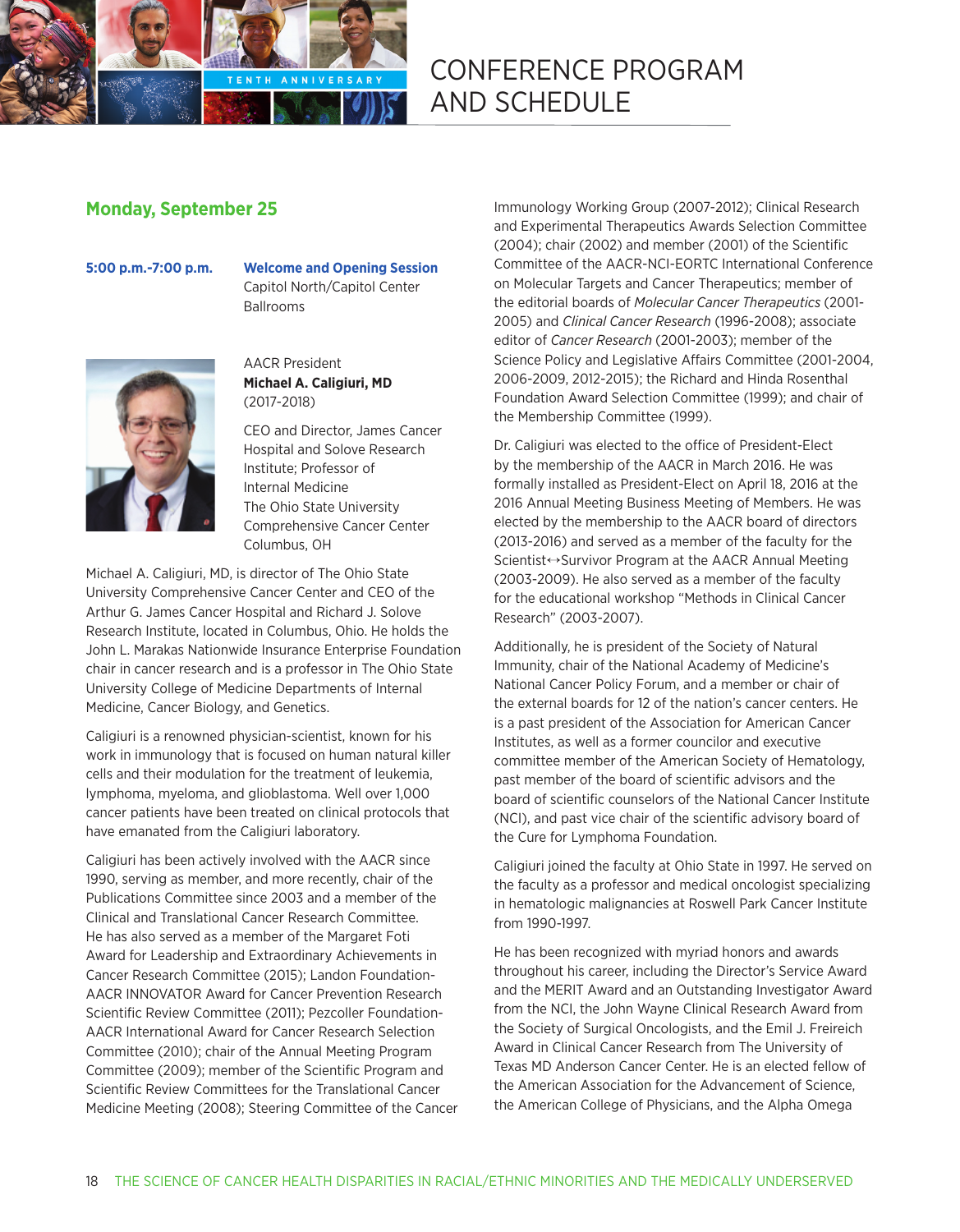Honor Medical Society, as well as an elected member of the Association of American Physicians and the American Society for Clinical Investigation.

Caligiuri received his bachelor's degree from the State University of New York at Buffalo; received his master's and medical degrees from Stanford University in Stanford, California; completed a residency in internal medicine at Brigham and Women's Hospital at Harvard Medical School and a fellowship in medical oncology, bone marrow transplantation, and immunology at Dana-Farber Cancer Institute in Boston.

**Cancer Disparities Research: 10 Years of Progress and Promise**

#### **Colorectal cancer**

John M. Carethers, University of Michigan, Ann Arbor, MI

#### **Breast cancer disparities: Progress, challenges, and opportunities**

Christopher I. Li, Fred Hutchinson Cancer Research Center, Seattle, WA

#### **Prostate cancer**

Rick A. Kittles, City of Hope Comprehensive Cancer Center, Duarte, CA

#### **Research addressing cervical cancer disparities: Progress, challenges, and opportunities**

Electra D. Paskett, Ohio State University Comprehensive Cancer Center, Columbus, OH

**Eighth Annual AACR Distinguished Lectureship on the Science of Cancer Health Disparities, funded by Susan G. Komen®**

**Reducing racial disparities in breast cancer mortality: Modifiable etiologic factors, risk prediction, and outcomes** 



2017 Award Recipient **Julie R. Palmer, ScD** Professor of Epidemiology Boston University Boston, MA

The AACR Distinguished Lecture on the Science of Cancer Health Disparities, funded by Susan G. Komen®, recognizes an investigator whose novel and significant work

has had or may have a far-reaching impact on the etiology, detection, diagnosis, treatment, or prevention of cancer health disparities.

Julie R. Palmer, ScD, is a cancer epidemiologist and has devoted most of her career to investigating the etiology of cancer in African American women. Her work has had a far-reaching impact on the understanding of cancer health disparities that goes beyond her own individual discoveries. Dr. Palmer is Professor of Epidemiology at Boston University School of Public Health, Associate Director of the Slone Epidemiology Center at Boston University, and Associate Director for Population Sciences for the Boston University– Boston Medical Center Cancer Center. She received her BA from Brown University, MPH from Boston University, and doctorate in epidemiology from Harvard University. Dr. Palmer's major research interest is the etiology of breast cancer, with a particular focus on African American women. She was instrumental in designing and implementing the Black Women's Health Study, a cohort study of 59,000 women, and has served as coinvestigator of the study since its inception in 1995.

A major goal of Dr. Palmer's research program is reduction of breast cancer mortality in young African American women by identification of modifiable factors that influence development of hormone receptor-negative breast cancer. To that end, Dr. Palmer, with investigators from two other institutions, has led a collaborative NCI Program Project (AMBER), which combines data, germline DNA, and tumor tissue samples from four epidemiologic studies of breast cancer in African American women for identification of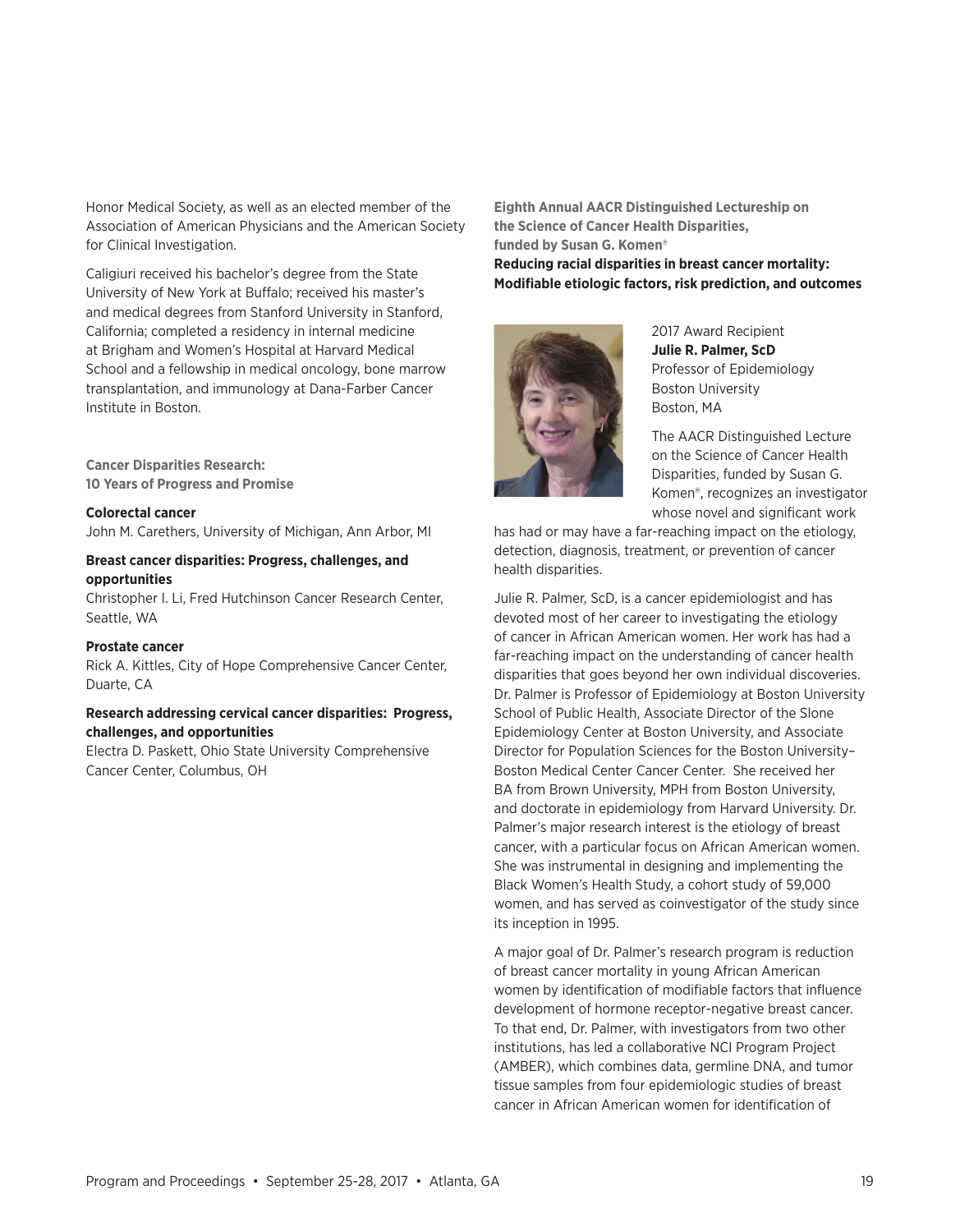

factors related to specific breast cancer subtypes. Dr. Palmer's research has provided convincing evidence that breastfeeding reduces risk of hormone receptor-negative breast cancer and that, in the absence of breastfeeding, higher parity is associated with an increased risk of receptor-negative disease. She is now assessing the possible interaction of those factors with genetic variants in pathways related to inflammation and hormone metabolism. Dr. Palmer has also led work to develop an effective risk-prediction tool for breast cancer in African American women. Her current approach involves developing subtype-specific risk models, which take into account the recently recognized differential associations for estrogen receptor-positive and -negative breast cancer as well as established differences in ageincidence pattern.

A second approach to reducing the disproportionately high breast cancer mortality experienced by African American women is to identify factors, other than tumor characteristics and treatments, that influence survival. Dr. Palmer is now following a breast cancer cohort from within the Black Women's Health Study–participants who developed invasive breast cancer after enrollment in the study. She reported an increased breast cancer mortality in women who had been diagnosed with type 2 diabetes at least five years before breast cancer diagnosis relative to those without diabetes. Future analyses, with larger numbers of cases, will assess other comorbidities as well as use of metformin, propranolol, statins, and aspirin, and will assess effects of psychosocial stress and modifiers of stress.

Dr. Palmer serves on the Steering Committee of the NCI Cohort Consortium. She has recently completed a fouryear term on the NIH Cancer, Cardiovascular, and Sleep Epidemiology Study Section, including two years as Chair. She serves on the Scientific Advisory Boards of the NIEHS Sister Study, the University of Pittsburgh Shanghai and Singapore Cohort Studies, and the Dr. Susan Love Research Foundation.

**7:00 p.m.-8:00 p.m. MICR Council Meet and Greet TRD** 

**8:00 p.m.-10:00 p.m. Poster Session A and Opening Reception**  Georgia Hall

# **Tuesday, September 26**

| 7:00 a.m.-8:00 a.m. | <b>Breakfast with Professional</b><br><b>Networking Roundtables</b><br>Georgia Hall |
|---------------------|-------------------------------------------------------------------------------------|
| 8:00 a.m.-9:30 a.m. | <b>Plenary Session 1:</b><br>ta Alemania ettea - NAI en elettea et                  |

**Inflammation, Microbiome, and Cancer Disparities** Capitol North/Capitol Center Ballrooms

**Session Chairs:** Johanna W. Lampe, Fred Hutchinson Cancer Research Center, Seattle, WA; Stephen O'Keefe, University of Pittsburgh, Pittsburgh, PA

**Changes in the composition and activity of the colonic microbiome that may explain the extreme risk of colon cancer in Alaskan Native People** Stephen O'Keefe

**Gut microbiome across racial/ethnic groups and associations with biomarkers of cancer risk** Johanna W. Lampe

**Are changes in the esophageal microbiome responsible for the high squamous cell cancer health disparities in rural South Africans?**

Vikash Sewram, African Cancer Institute, Stellenbosch University, South Africa

**9:30 a.m.-10:00 a.m. Break**

Capitol Pre-Function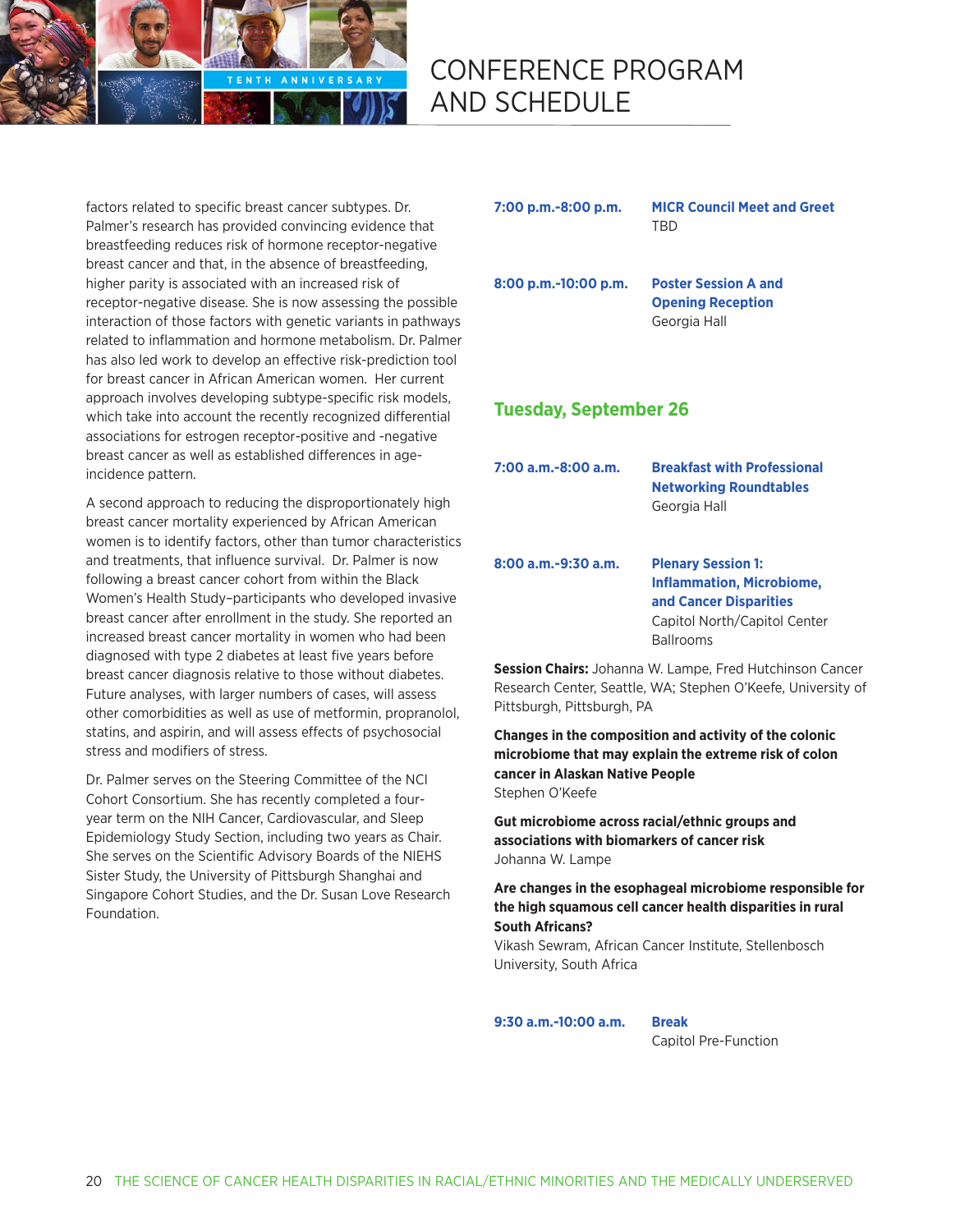# **10:00 a.m.-11:30 a.m. Plenary Session 2: Forum and Town Hall - Strategic Opportunities for**

**Cancer Health Disparities Research** Capitol North/Capitol Center Ballrooms

**Moderator:** Rick A. Kittles, City of Hope Comprehensive Cancer Center, Duarte, CA

#### **Panelists:**

William J. Blot, Vanderbilt University Medical Center, Nashville, TN

Brian King, Center for Disease Control and Prevention, Atlanta, GA

Electra D. Paskett, Ohio State University Comprehensive Cancer Center, Columbus, OH

Eliseo J. Pérez-Stable, National Institutes of Health-National Institute on Minority Health and Health Disparities, Bethesda, MD

Sanya A. Springfield, National Cancer Institute, Center to Reduce Cancer Health Disparities, Bethesda, MD

#### **11:30 a.m.-12:30 p.m. Concurrent Sessions 1 and 2**

**Concurrent Session 1: Disparities in Pediatric Cancers** Capitol South Ballroom

**Session Chair:** Michael E. Scheurer, Baylor College of Medicine, Dan L. Duncan Cancer Center Houston, TX

**Childhood cancer disparities: Past, present, and future**  Michael E. Scheurer

#### **Place matters: Residential levels of hazardous air pollutants and increased risk of early childhood acute lymphocytic leukemia**

Elaine Symanski, The University of Texas Health Science Center at Houston, School of Public Health, Houston, TX

#### **Poverty and pediatric leukemia outcomes**

Kira Bona, Dana-Farber and Boston Children's Cancer and Blood Disorders Center, Boston, MA

**Concurrent Session 2: Multilevel Social Determinants of Cancer Health Disparities** Capitol North/Capitol Center Ballrooms

**Session Chairs:** Scarlett Lin Gomez, Cancer Prevention Institute of California, Fremont, CA; Beti Thompson, Fred Hutchinson Cancer Research Center, Seattle, WA; Celette S. Skinner, UT Southwestern Medical Center, Dallas, TX

#### **Understanding cancer disparities in mortality and survivorship and social and built environments**

Salma Shariff-Marco, Cancer Prevention Institute of California, Fremont, CA

#### **Not the same everywhere: The moderating role of context on cancer disparities**

Sandi L. Pruitt, UT Southwestern Medical Center, Dallas, TX

#### **Neighborhood factors and changes in mammography screening rates in response to promotora intervention in Latinas**

Shirley A. A. Beresford, University of Washington, Seattle, WA

#### **12:30 p.m.-2:00 p.m. MICR Professional**

# **Advancement Session**

(Lunch on own for those not attending PAS) Capitol South Ballroom

#### **2:00-3:30 p.m. Hot Topics in Cancer Health Disparities 1** Capitol North/Capitol Center

Ballrooms

**Session Chair:** Laura Fejerman, University of California, San Francisco, CA

#### **Distinct genomic alterations in prostate cancer of African American men**

Albert Dobi, Center for Prostate Disease Research (CPDR), Rockville, MD

## β**-catenin overexpression underlies the aggressive disease course in African American triple-negative breast cancer patients who lack androgen receptor**

Karuna Mittal, Georgia State University, Atlanta, GA

#### **Somatic mutations and ancestry markers in Hispanic lung cancer patients**

William D. Cress, Moffitt Cancer Center, Tampa, FL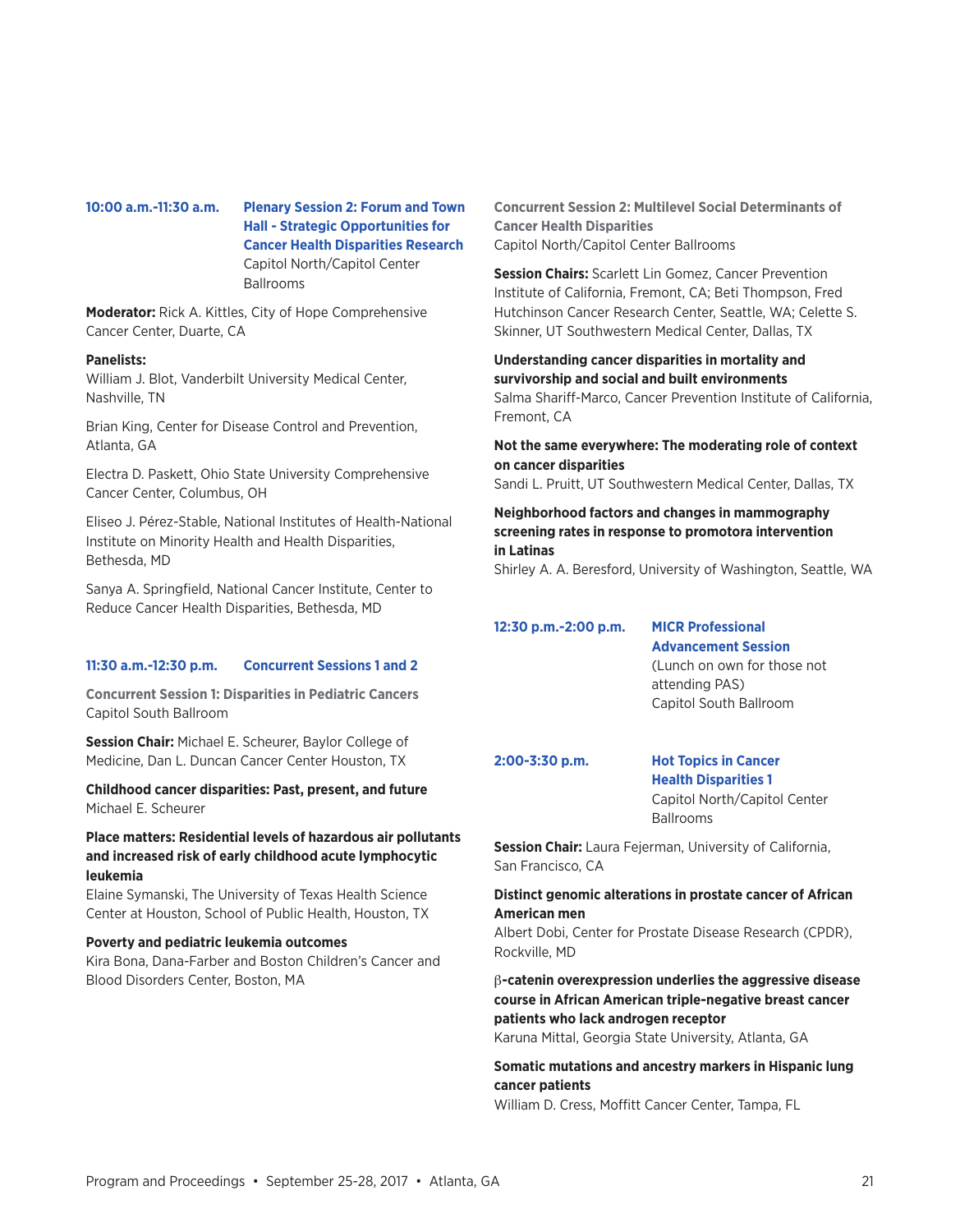

#### **Development of a novel therapeutic splice-switching oligonucleotide targeting race-related androgen receptor signaling and aggressive prostate cancer**

Jennifer A. Freedman, Duke University Medical Center, Durham, NC

#### **Estrogenic activity is associated with race/ethnicity and Indigenous American ancestry among San Francisco Bay Area women**

Sylvia S. Sanchez, University of California, Berkeley, Berkeley, CA

## **Differences in tumor infiltrating lymphocytes between racially distinct triple-negative breast tumors**

Nikita Wright, Georgia State University, Atlanta, GA

#### **3:30 p.m.-4:30 p.m. Educational Sessions 1 and 2**

**Educational Session 1: Global Health and Environmental Exposures** Capitol North/Capitol Center Ballrooms

**Session Chairs:** John D. Groopman, Johns Hopkins University School of Public Health, Baltimore, MD; Robert Hiatt, UCSF Helen Diller Family Comprehensive Cancer Center, San Francisco, CA

# **Identifying an epigenetic basis for arsenic-associated bladder cancer in a population in Chihuahua, Mexico**

Rebecca Fry, UNC Gillings School of Global Public Health, Chapel Hill, NC

#### **The tobacco environment at the point of sale and the effects on vulnerable populations**

Lourdes Baezconde-Garbanati, USC Keck School of Medicine, Los Angeles, CA

**Liver cancer among minority populations in the United States** Katherine A. McGlynn, National Cancer Institute, Rockville, MD

**Educational Session 2: New Biological Models to Advance Cancer Health Disparities Research** Capitol South Ballroom

**Session Chairs:** John D. Carpten, USC Keck School of Medicine, Los Angeles, CA; Tiffany Wallace, National Cancer Institute, Rockville, MD

#### **Introduction**

John D. Carpten and Tiffany Wallace

**Cancer chemotherapy and the tools needed to advance treatment in a medical diverse population** Jennie L. Williams, Stony Brook University, Stony Brook, NY

#### **Understanding the biology of TNBC and breast cancer stem cells in patients of diverse ethnicities**

Evelyn M. Jiagge, University of Michigan Health System, Ann Arbor, MI

### **NCI's Patient-Derived Models Repository: Generating models from racial and ethnic minorities**

Yvonne A. Evrard, Leidos Biomedical Research, Inc., Frederick National Laboratory for Cancer Research, Frederick, MD

**4:30 p.m.-6:30 p.m. Poster Session B and Reception** Georgia Hall

**6:30 p.m. Evening off/Dinner on own**

# **Wednesday, September 27**

| 7:00 a.m.-8:00 a.m. | <b>Breakfast with Professional</b> |
|---------------------|------------------------------------|
|                     | <b>Networking Roundtables</b>      |
|                     | Georgia Hall                       |

**8:00-9:30 a.m. Plenary Session 3: Financial and Economic Burden of Cancer Survivorship** Capitol North/Capitol Center Ballrooms

**Session Chairs:** Edith P. Mitchell, Thomas Jefferson University Kimmel Cancer Center, Philadelphia, PA; K. Robin Yabroff, U.S. Department of Health and Human Services, Washington, DC

#### **Financial well-being and health: Definitions and measurement issues**

Reginald D. Tucker-Seeley, University of Southern California, Los Angeles, CA

**Physical challenges and their financial impact on survivors** Crystal S. Denlinger, Fox Chase Cancer Center, Philadelphia, PA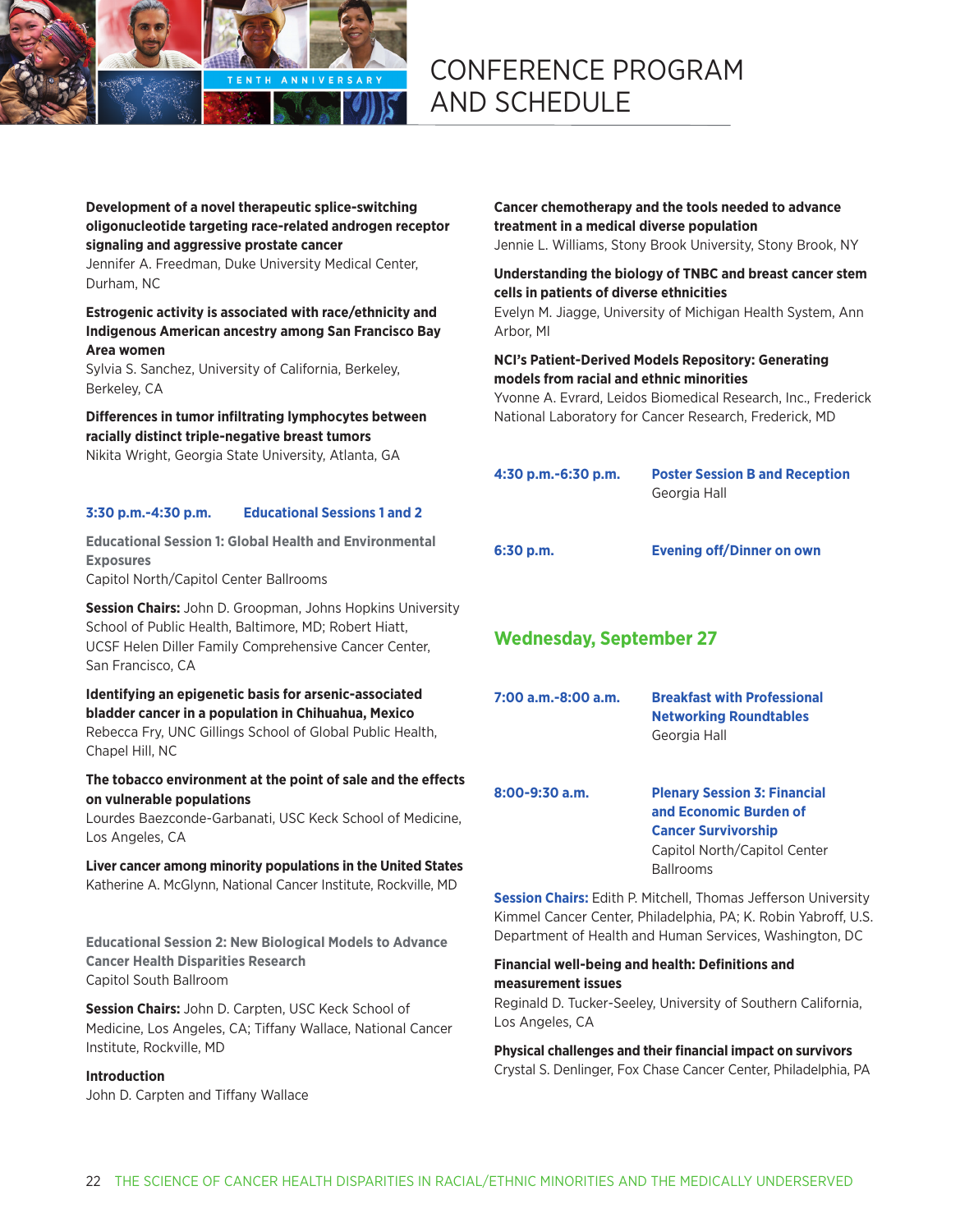#### **Securing the safety net: What programs do low-income patients rely on to address financial and economic burden?**

Alan Balch, Patient Advocate Foundation, Hampton, VA

**9:30 a.m.-10:00 a.m. Break** Capitol Pre-Function

#### **10:00 a.m.-11:30 a.m. Plenary Session 4: Forum and Town Hall - Cancer Health Care for Underserved Patients in 2017 and Beyond**  Capitol North/Capitol Center

Ballrooms

**Moderator:** John M. Carethers, University of Michigan, Ann Arbor, MI

#### **Panelists:**

# **Impact of Affordable Care Act on reducing cancer health disparities for the medically underserved**

Timothy D. McBride, Washington University in St. Louis, St. Louis, MO

#### **Health literacy and accessing equitable cancer health care**

Mary Jackson Scroggins, In My Sister's Care and Pinkie Hugs, LLC, Washington, DC

#### **Community-engaged cancer care: Connecting workforce, workplace, and clients**

Maureen Y. Lichtveld, Tulane University School of Public Health, New Orleans, LA

#### **Disparities in lung cancer screening utilization: Effective outreach to the community**

Christopher S. Lathan, Dana-Farber Cancer Institute, Boston, MA

#### **11:30 a.m.-12:30 p.m. Concurrent Sessions 3 and 4**

**Concurrent Session 3: Disparities in Survivorship and Patient Outcomes** Capitol North/Capitol Center Ballrooms

**Session Chair:** Leslie L. Robison, St. Jude Children's Research Hospital, Memphis, TN; Stephanie B. Wheeler, UNC Lineberger Comprehensive Cancer Center, Chapel Hill, NC

#### **Disparities in survivors of pediatric, adolescent, and young adult cancers**

Smita Bhatia, University of Alabama at Birmingham, Birmingham, AL

## **Developing effective community and health system partnerships to advance health equity and health disparities research**

Nadine J. Barrett, Duke Cancer Institute, Durham, NC

**Disparities in breast cancer survivorship and outcomes** Lawrence Kushi, Kaiser Permanente, Oakland, CA

**Concurrent Session 4: Cancer in Rural Areas** Capitol South Ballroom

**Session Chairs:** Mark B. Dignan, University of Kentucky Markey Cancer Center, Lexington, KY; Kathryn E. Weaver, Wake Forest Baptist Comprehensive Cancer Center, Winston-Salem, NC

#### **Rural disparities in uptake of well visits and access to cancer screening in Medicare under the Affordable Care Act**

Roger T. Anderson, University of Virginia School of Medicine, Charlottesville, VA

#### **Overcoming barriers to screening in rural areas: No bus, no taxi, no services**

Beti Thompson, Fred Hutchinson Cancer Research Center, Seattle, WA

#### **A lay navigation program for older cancer survivors**

Maria Pisu, University of Alabama at Birmingham, Birmingham, AL

**12:30-2:30 p.m. Poster Session C with Lunch** Georgia Hall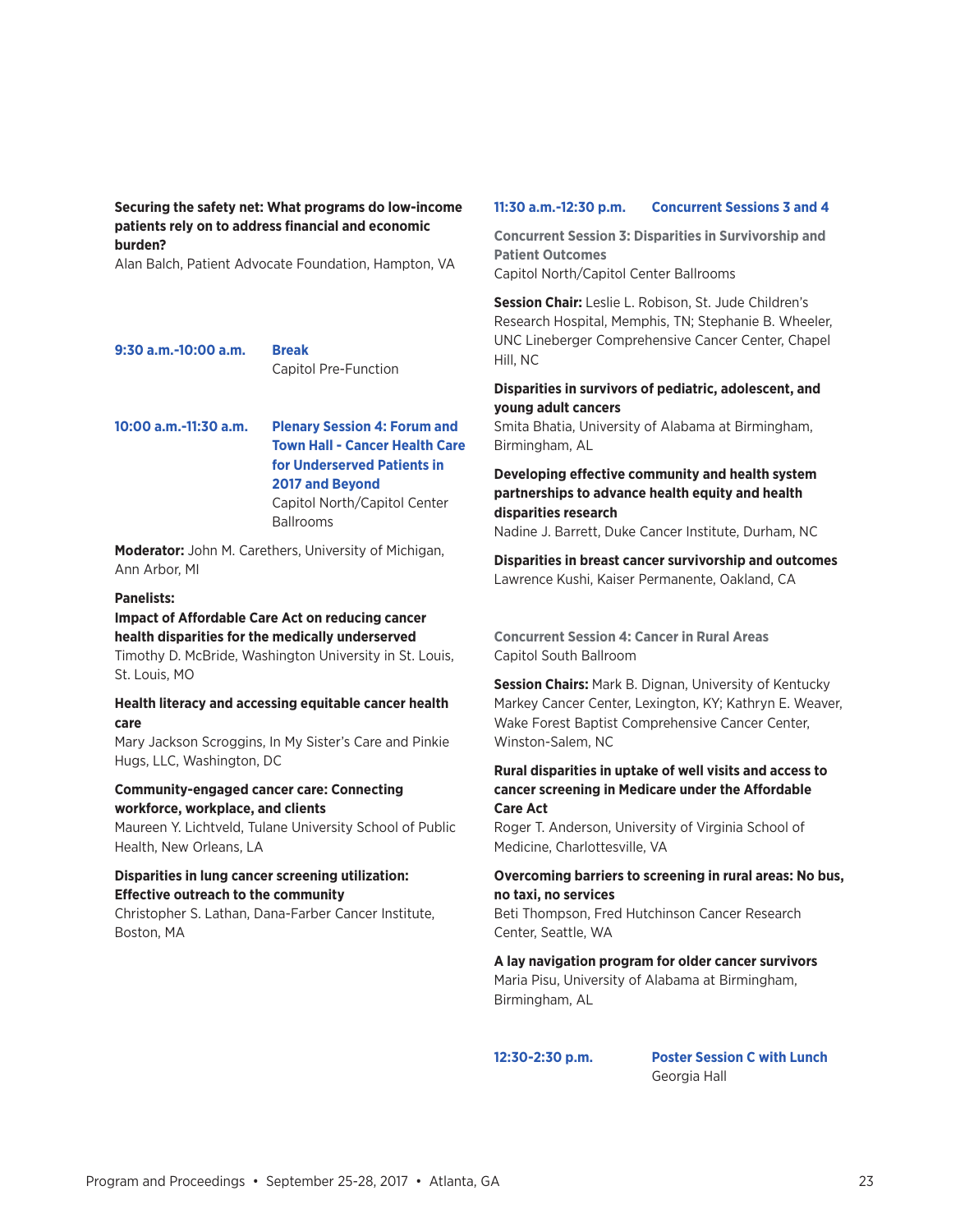

# **2:30-4:00 p.m. Hot Topics in Cancer Health Disparities 2**

Capitol North/Capitol Center **Ballrooms** 

**Session Chair:** Jun J. Yang, St. Jude Children's Research Hospital, Memphis, TN

#### **Primary care utilization, late-stage diagnosis and timeliness of treatment among Medicaid cancer patients: Early signals following the ACA expansion**

Jennifer Tsui, Rutgers Cancer Institute of New Jersey, New Brunswick, NJ

**Tumor masking or tumor aggressiveness? A structural equations modeling approach to estimate the impact of breast density on breast cancer stage, overall and by race** Katherine Y. Tossas-Milligan, University of Illinois at Chicago, Chicago, IL

#### **Patterns of bladder cancer incidence, tumor characteristics, and survival among Latinos in California: Results from the California Cancer Registry**

Sumeet Syan-Bhanvadia, University of Southern California, Los Angeles, CA

#### **Factors associated with decreased survival in epithelial ovarian cancer patients from the southern United States** Sherri L. Stewart, Centers for Disease Control and Prevention, Atlanta, GA

#### **Temporal patterns of breast cancer treatment initiation and completion among black and white women in the Carolina Breast Cancer Study**

Sophie E. Mayer, University of North Carolina at Chapel Hill, Chapel Hill, NC

#### **Considering unintended effects of a colorectal cancer navigation program in a Federally Qualified Health Center in Chicago on mammography uptake**

Yazmin San Miguel, University of California San Diego, La Jolla, CA

#### **4:00-5:00 p.m. Educational Sessions 3 and 4**

**Educational Session 3: Forming Successful Collaborations and Building a Research Program** Capitol South Ballroom

**Session Chairs:** Sora Tanjasiri, Health Promotion Research Institute California State University, Fullerton, CA; Jeffrey N. Weitzel, City of Hope, Duarte, CA

**Not showing up empty-handed: A multicommunity collaboration for cancer prevention and control** Sora Tanjasiri

#### **Building and sustaining partnerships in cancer health disparities research**

Chanita Hughes-Halbert, Medical University of South Carolina Hollings Cancer Center, Charleston, SC

**Providing a helping hand and appealing to the inner academic among community-based clinicians: The Clinical Cancer Genomics Community Research Network** Jeffrey N. Weitzel

#### **[Advocate Presenter] Successful collaboration: A community advocate's perspective**

Nia Aitaoto, University of Arkansas for Medical Sciences, Little Rock, AR

**Educational Session 4: Structural and Social Determinants of Cancer Disparities** Capitol North/Capitol Center Ballrooms

**Session Chairs:** Eliseo J. Pérez-Stable, National Institutes of Health-National Institute on Minority Health and Health Disparities, Bethesda, MD

**Structural and social determinants of cancer disparities** Eliseo J. Pérez-Stable

#### **Intersectional approaches to studying the interaction of multiple and multilevel social determinants on cancer health disparities**

Scarlett Lin Gomez, Cancer Prevention Institute of California, Fremont, CA

#### **Structural interventions to reduce cancer disparities**

Arleen Brown, UCLA General Internal Medicine and Health Services Research, Los Angeles, CA

**5:00 p.m. Evening off/Dinner on own**